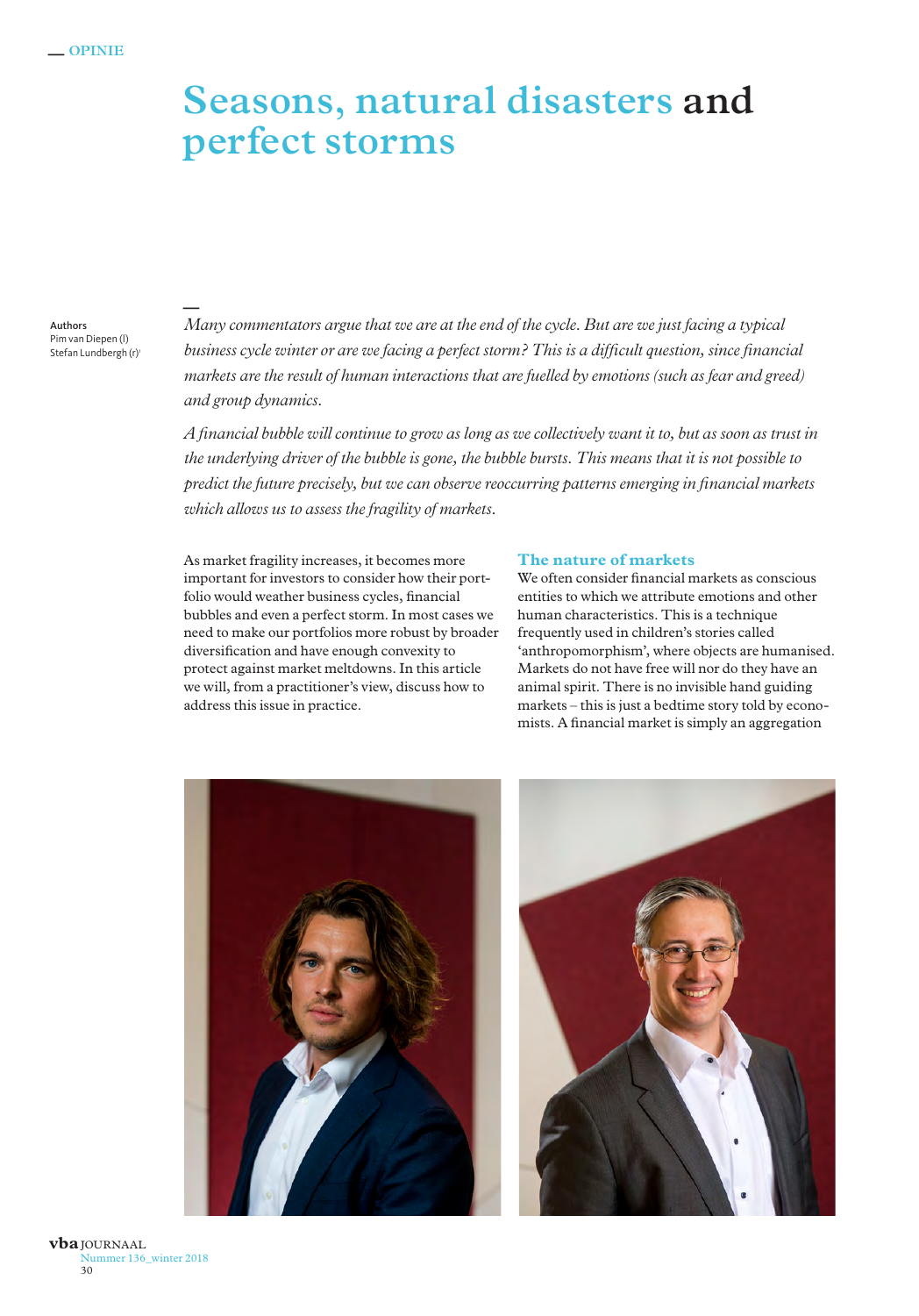of all interactions between buyers and sellers. Individuals who are continuously interacting while under the influence of emotions, biases and groupthink. It is our human nature that drives the shortand medium-term dynamics of the financial markets, to which we, as individuals, respond. This intricate human driven feedback loop is what George Soros calls *reflexivity*.

By accepting that markets are driven by human interactions, we also have to accept that we cannot make precise predictions of the future. But we can observe emerging patterns created by human interactions based on emotions. The forming of financial bubbles follows a similar recurring pattern and they *will* eventually burst. We cannot precisely predict how large the bubble will become nor when it will burst, but we can look for indicators that roughly help us understand how fragile the situation is. In Maynard Keynes' words "It is better to be roughly right than precisely wrong".

The complexity of financial markets is often compared with meteorological systems. There is a vast amount of interaction between the different elements in a meteorological system. This makes it extremely difficult to provide precise weather forecasts covering more than a few days. Despite the intractable interconnectivity of meteorological systems, the meteorologist has the upper hand when it comes to forecasting. The weather is bounded by the laws of physics, while financial markets are at the mercy of the "madness of men" as Isaac Newton put it after losing his fortune in the South Sea bubble.

#### **Patterns in financial markets**

In financial markets we can observe human driven patterns such as business cycles, financial bubbles and long-term debt cycles. These are the result of how we operate our businesses, the way we regulate our markets, how we often invest for short-term capital appreciation and are lending each other large sums of money that need to be paid back with interest.

Business cycle dynamics are driven by human decision-makers. Individual companies decide to invest in new capacity when they are at full capacity. It is a rational decision at the company level but, when aggregated at an industry level, it leads to overinvesting in capacity. This is then followed by a period when capacity exceeds demand, which lasts until growth in demand catches up again. Overinvestment in capacity affects company earnings, creating business cycles that are reflected in the market valuation. These different phases of the behavioural-driven business cycle are often illustrated using four seasons. When looking at several investors' outlooks, many believe that we now are late in the current cycle. Winter is coming, despite the extended Indian summer we are currently enjoying.

Financial bubbles leading to financial crises are also driven by human nature. In most cases, local crises can hit a single country or market segment very hard, but they are typically contained and have limited effects on the global economy. Currency crises (e.g. Zimbabwe 2006, Turkey 2018), banking crises (Sweden 1990s, Iceland 2008), and debt crises (Argentina 2001, Greece 2012) are all familiar to most of us. Some bubbles are mainly fuelled by investor 'fashion', which can become speculative. The most recent example of such a bubble is the cryptocurrency mania that peaked in December 2017. When this bubble burst, Bitcoin – the most well-known cryptocurrency – lost over 65% of its value in just a few weeks. In such bubbles, there is a clear disconnect between the underlying assets and their market value and price dynamic is driven solely by emotions like greed and fear.

## *Financial markets are at the mercy of the "madness of men"*

Financial bubbles can be compared with natural disasters such as drought, hurricanes and earthquakes. As with natural disasters, we know that there will be local financial bubbles and, as investors, we just have to accept them as 'part of our world'. Driven by human psychology, there are also longer-term dynamics that could span several generations. Hyman Minsky (1992) introduced a theory about the long-term credit cycle arguing that stability creates instability. After a major credit crisis, society goes through a painful deleveraging process. While this painful experience is still fresh in people's memories, strict credit regulation is maintained and debt levels are low. Debt levels slowly increase as memories of the credit crisis fade. Economic growth increases and this is followed by financial market deregulation. When the collective memory of the credit crisis is gone, debt can increase to speculative levels, leading to a new credit bubble forming. Eventually there will be a credit crisis, followed by painful deleveraging and the cycle continues. When the end of the long-term credit cycle coincides with a financial bubble and business cycle recession, this might indicate that a more serious storm is approaching.

#### **Weather warning – Indicators**

Academics and practitioners have been investigating indicators of business cycles and financial bubbles that lead to crises. Most of the commonly used business cycle indicators are based on economic growth, inflation, interest rates, P/E levels, credits spreads, under/over-capacity and unemployment.

Lestano, Jacobs and Kuper (2003), studied crises covering six Asian countries. They identified three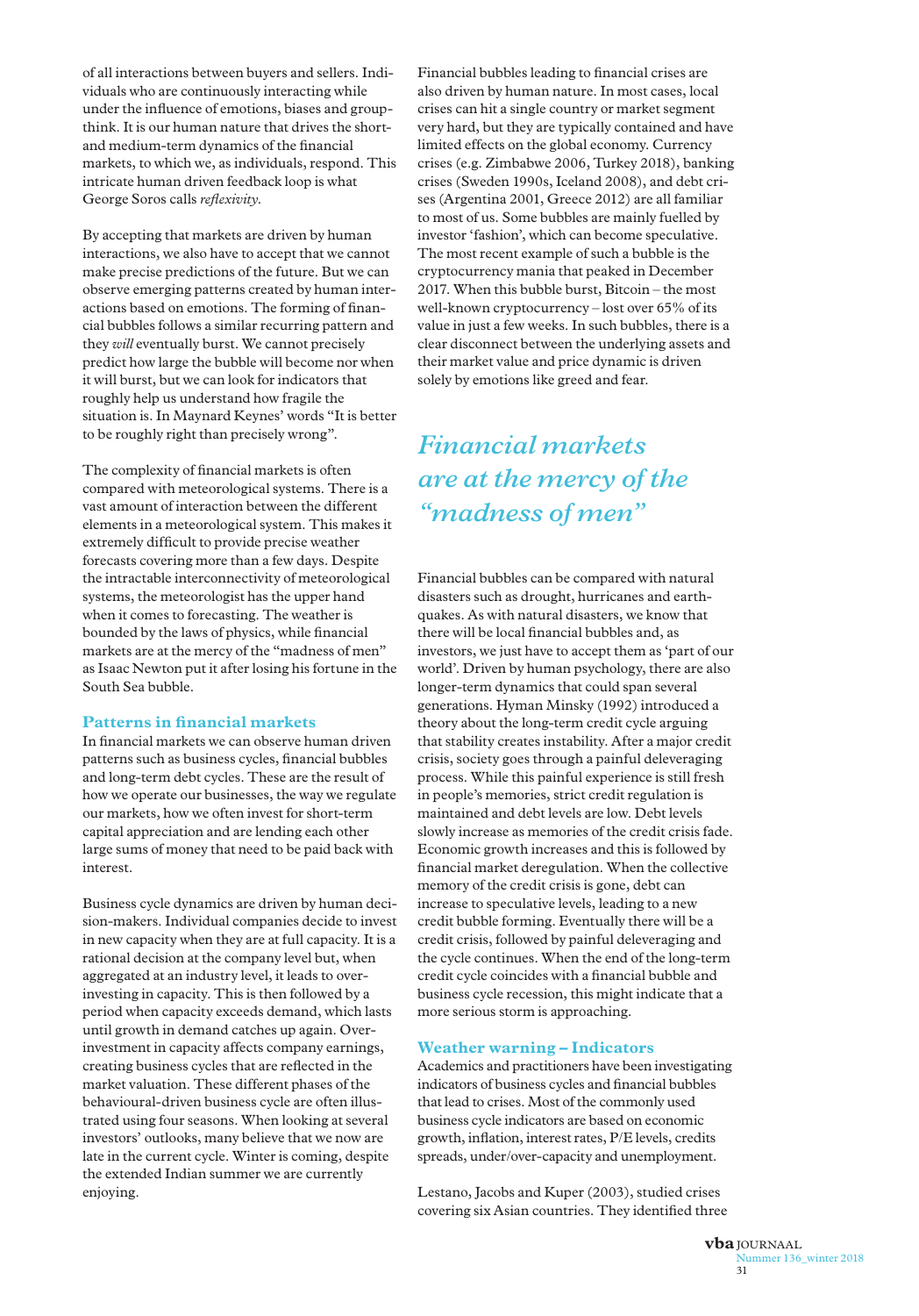### The Bubble Burster

Dr. Didier Sornette at Swiss university ETH Zurich developed a bubble indicator using a model for predicting earthquakes and the failure of pressure tanks of space rockets. It is a log-periodic power law singularity model that was developed to capture the dynamics of financial bubbles.

In the beginning of a financial bubble, prices increase slowly at first. As the bubble takes off, prices increase faster and, towards the end of the bubble, prices increase even faster than an exponential growth rate. By monitoring the log-growth rates of asset prices, he found that situations where rates are persistently above the linear trend serve as an indicator for bubble formation.

An additional indicator for the late stage of a financial bubble is when price movements begin to increase. The model has been extended to cover estimates of when the bubble will burst and the magnitude of the price correction. This should be treated with caution since financial bubbles are not driven by the laws of physics; bubbles are driven by human emotions, human biases and amplified groupthink. Sornette has launched the Financial Crisis Observatory at ETH Zurich, which provides a monthly Global Bubble Status Report covering several asset classes. Due to his research, Didier Sornette subsequently got the nickname 'the Bubble Burster'.

common types of local financial crises: currency crises, banking crises and debt crises. According to their research, effective indicators for a typical banking crisis are: growth rate of money supply, bank deposits, GDP per capita and national savings. They also found that the ratio of money supply to foreign reserves, the growth of foreign reserves, the domestic real interest rate and inflation all played an additional role in banking crises and some of the currency crises.

# *We might be facing more than just a business cycle winter*

Frankel and Saravelos (2011) collected empirical findings from more than 80 academic papers on

early warning indicators. They found that international reserves and real exchange rate overvaluation stood out as leading indicators for more recent financial crises. Also they found that lower historical credit growth, larger current accounts/savings rate and lower external and short-term debt were strongly associated with lower possibility for crises. Sornette (2015) developed early warning indicators inspired by a model used for earthquakes (see the boxed text for more information).

Central banks and regulators try to manage the systemic risk of a fragile market. But this only buys some time as risk will inevitably manifest somewhere else in the system. In his 2018 book, Dalio analyses debt cycles and applies that analysis to historical financial crises. Dalio argues that it is a mistake to think that any single metric can serve as an indicator of an impending perfect storm that is fuelled by a global debt crisis. He proposes to ask the following questions:

| Applying the Framework to Past Bubbles                       |                    |                    |                    |               |                      |                |                 |               |                   |               |
|--------------------------------------------------------------|--------------------|--------------------|--------------------|---------------|----------------------|----------------|-----------------|---------------|-------------------|---------------|
|                                                              | <b>USA</b><br>2007 | <b>USA</b><br>2000 | <b>USA</b><br>1929 | Japan<br>1989 | <b>Spain</b><br>2007 | Greece<br>2007 | Ireland<br>2007 | Korea<br>1994 | <b>HK</b><br>1997 | China<br>2015 |
| 1 Are prices high relative to<br>traditional measures?       | <b>Yes</b>         | Yes                | Yes                | Yes           | Yes                  | Yes            | Yes             | Yes           | Yes               | Yes           |
| 2 Are prices discounting future rapid<br>price appreciation? | <b>Yes</b>         | Yes                | Yes                | Yes           | Yes                  | Yes            | Yes             | Yes           | Yes               | Yes           |
| 3 Are purchases being financed by<br>high leverage?          | <b>Yes</b>         | Yes                | Yes                | Yes           | Yes                  | Yes            | Yes             | Yes           | N/A               | Yes           |
| 4 Are buyers/companies making<br>forward purchases?          | <b>Yes</b>         | Yes                | N/A                | Yes           | <b>No</b>            | Yes            | <b>No</b>       | Yes           | Yes               | <b>No</b>     |
| 5 Have new participants entered the<br>market?               | <b>Yes</b>         | Yes                | N/A                | Yes           | <b>No</b>            | Yes            | Yes             | Yes           | N/A               | Yes           |
| 6 Is there broad bullish sentiment?                          | Yes                | Yes                | N/A                | Yes           | <b>No</b>            | <b>No</b>      | <b>No</b>       | N/A           | N/A               | Yes           |
| Does tightening risk popping the<br>7<br>bubble?             | <b>Yes</b>         | Yes                | Yes                | Yes           | Yes                  | Yes            | <b>No</b>       | <b>No</b>     | Yes               | Yes           |

Source: Dalio (2018).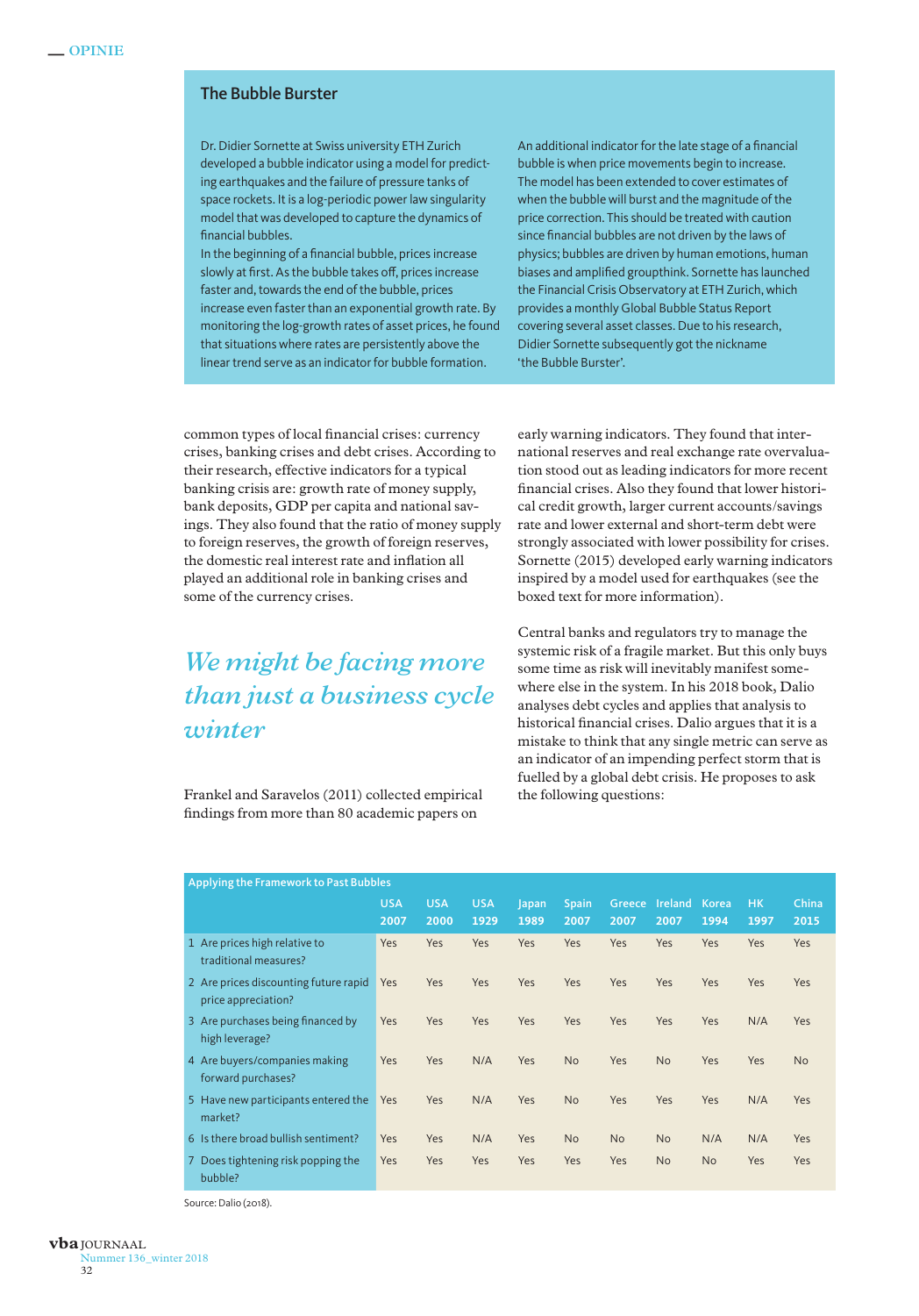### **A Perfect Storm?**

So what if all indicators signal "red" and simultaneously we are at the end of a long-term credit cycle? In meteorology, 'the perfect storm' describes a situation where different meteorological phenomena amplify each other. This does not happen often, but when it does, the consequences are dire. A perfect storm in financial markets means that the system is growing increasingly fragile and the bursting of a seemingly harmless local bubble could trigger a chain of events that lead to a perfect financial storm.

This perfect storm could take the shape of a deep and prolonged global economic depression that would affect almost all countries, sectors and asset classes. Trust in major currencies could deteriorate, some sovereigns might default on their debt and geopolitical conflicts could arise. In such a perfect storm, investors look to safe havens to protect their capital, but the liquidity constraints will make it difficult to change the investment portfolio. The deep recession following the stock market crash in 1929 is a historical example of a perfect storm called 'The Great Depression'.

For an investor it is central to assess how fragile the financial system is, rather than trying to identify which potential event could be the catalyst for a perfect storm. An early warning system for the perfect storm can only be indicative. It requires identifying dominant and infrequent risks in a complex world that is dynamically changing and evolving over time. It will not tell us anything about when the storm could hit or how large it could become.

*How does your portfolio weather the seasonal winter, natural disasters or even the perfect storm?*

To assess systemic risk we need a qualitative approach to identify potential system-wide instabilities that could cause knock-on effects to the global economy. Today, the massive debt build-up, incredibly low interest rates and taxation levels, regulation that's pushing financial institutions to hold similar types of assets, increasing global trade conflicts and protectionism are all signs of increasing instability. Inspiration for such instability indicators can be found in the risk dashboard of the European Systemic Risk Board (ESRB), which focuses on links between banks, sovereigns and the public and private sectors. ESRB's composite indicator of systemic stress is currently low in comparison with 2008 and 2011, but it is rising.

Several commentators and investors argue that we are near the end of the current business cycle. Recently, Ray Dalio – founder of Bridgewater – recommended in a CNBC interview that investors should be "more defensive" in the stock market since the business cycle is on its "seventh inning". He sees the risks increasing "as time progresses" suggesting that we might be facing more than just a business cycle winter.

#### **Preparing for bad weather**

To understand the consequences of bad weather, we need to apply a diverse set of tools including scenario thinking, stress tests and pre-mortems to help us illustrate what could happen to our portfolio when faced with winter, natural disasters and perfect storms. This will then allow us to consider alternative strategies or adjustments to improve the robustness of our investment portfolios when the indicators show that clouds are gathering on the horizon.

#### *How could the portfolio weather a business cycle winter?*

To create a robust portfolio, we could work with a set of economic scenarios related to the different phases of a business cycle. A robust portfolio should have a sufficient expected return and be able to weather all seasons of the business cycle. The allweather portfolio concept, introduced by Ray Dalio's Bridgewater in the 1990s, is one example of this. Combining the asset packages for the different seasons creates a portfolio with an acceptable return over a business cycle without too much downside. If we are confident about our business cycle indicators, we could even overweight those assets that will do well in the seasonal recession.

### *How would the portfolio weather an occasional financial crisis or local bubble?*

The way to deal with this is similar to natural disasters. We know that we can't prevent them and we must accept that they will occur with some regularity, but we do not know when and where. These financial crises are more localised to specific geographies, sectors or asset classes. A pension fund could protect itself against these disasters by diversifying across asset classes, sectors and geographies and be aware of interlinkages. We can use carefully developed stress-scenarios to test the true diversity of our portfolios. If the portfolio does not pass some of the stress-tests, one could consider purchasing portfolio protection or (dynamically) changing the portfolio composition.

#### *How to weather a perfect storm?*

This extreme tail-risk is unlikely, but the consequences are dire. We need to assess whether we can survive it if it happens. One technique to examine this is to conduct a 'pre-mortem' analysis. The starting point is to imagine your investment portfolio completely collapsing in the coming years. We did not survive the perfect storm and then we work backwards through the chain of events leading up